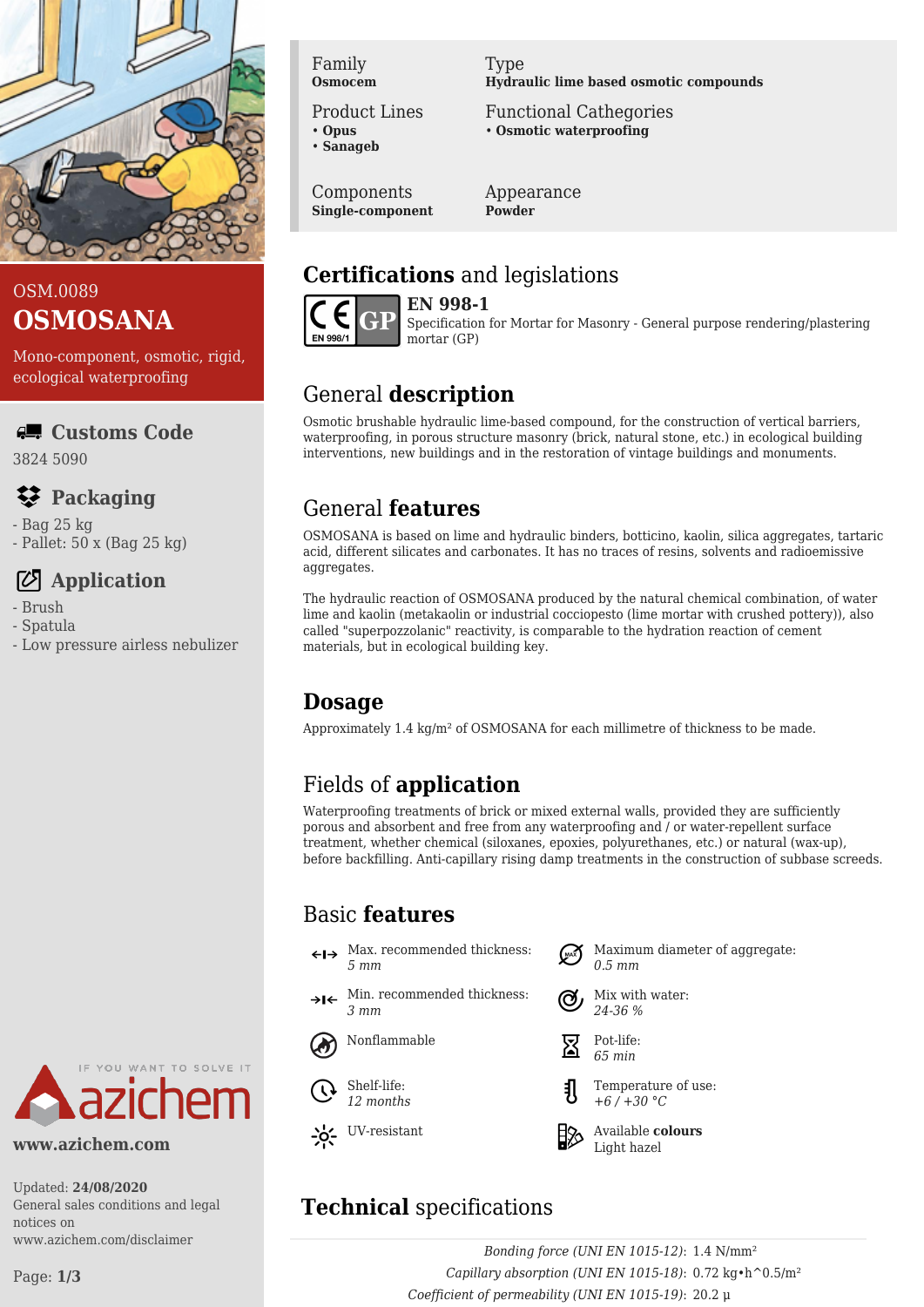*Compressive strength (UNI EN 1015-11)*: > 20 N/mm² *Density (UNI EN 1015-6)*: 1.580 kg/m³ *Flexural strength (UNI EN 1015-11)*: > 2.5 N/mm² *Static elastic modulus (EN 13142)*: 9000 N/mm²

#### Tools **cleansing Applicable** on

- Water Concrete Concrete Concrete Concrete Concrete Concrete Concrete Concrete Concrete Concrete Concrete Concrete Concrete Concrete Concrete Concrete Concrete Concrete Concrete Con
	- Bricks
	- Mixed walls (bricks and stones)
	- Stone walls

#### Substrate **preparation**

Application surfaces should be clean, free of soiling, crumbling and non-adhering parts, dust, etc., water repellent treatments in general, etc. conveniently saturated with water until they reach the condition "saturated with dry surface".

#### **Instructions** for use

Pour about 2/3 of the mixing water into the mixer, add OSMOSANA and the remaining water; continue to mix until a homogeneous lump-free mixture is obtained. After mixing is completed wait a few minutes before applying.

Apply on site with a brush, spatula or roller, depending on the desired result. The mixing water indicatively necessary is 24-36% by weight (6-7 litres/bag for applications with the spatula, 8-9 litres/bag for applications by brush or roller).

#### **Storage** and preservation

Store the product in its original packing, in a fresh and dry environment, avoiding frost and direct sunlight. Inadequate storage of the product may result in a loss of rheological performance. Protect from humidity.





#### **www.azichem.com**

Updated: **24/08/2020** General sales conditions and legal notices on www.azichem.com/disclaimer